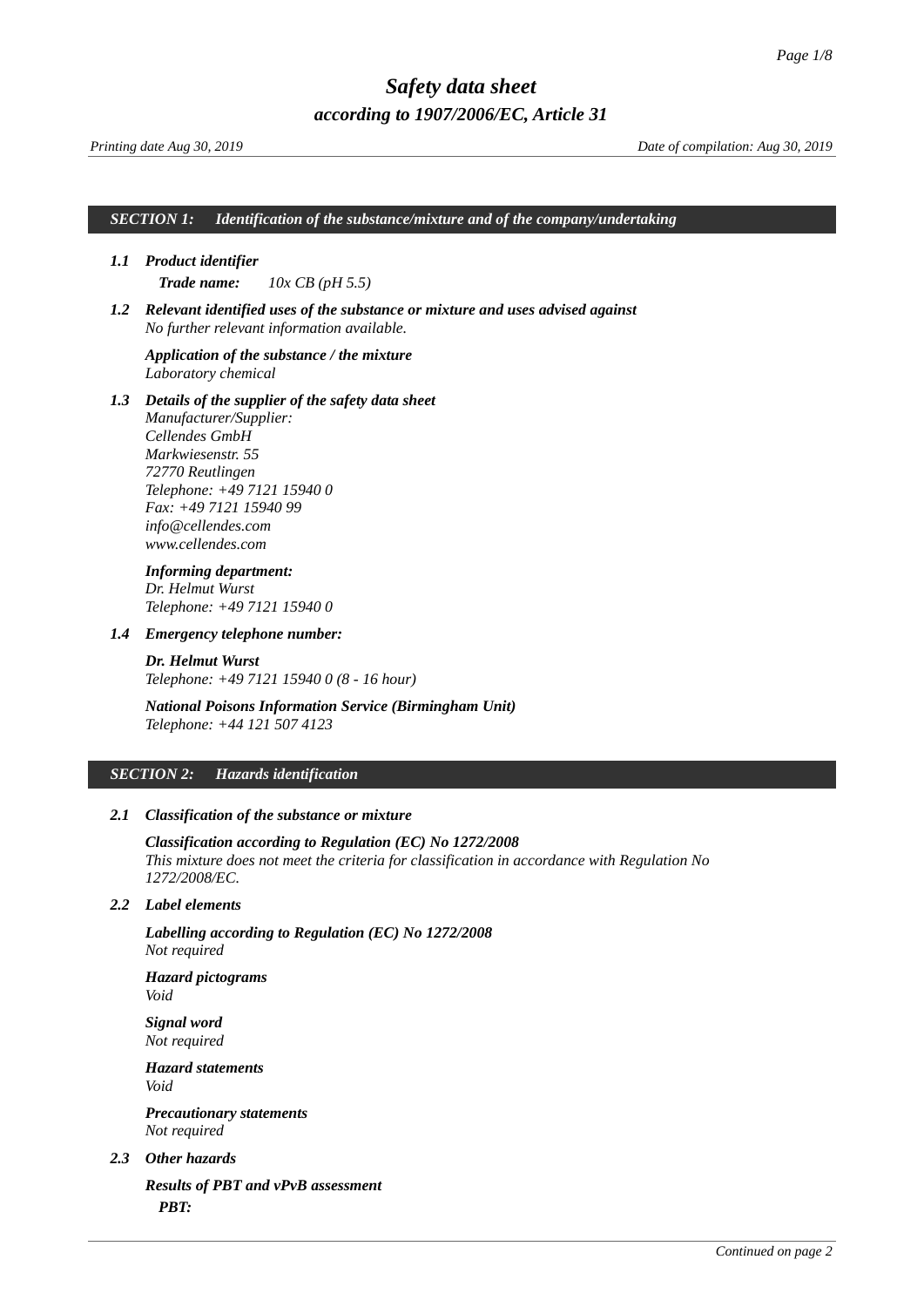# *Trade Name: [10x CB \(pH 5.5\)](#page-0-0)*

*Printing date Aug 30, 2019 Date of compilation: Mar 15, 2017*

*(continued from page 1)*

*Not applicable vPvB: Not applicable.*

# *SECTION 3: Composition/information on ingredients*

# *3.2 Mixtures*

*No component needs to be disclosed according to applicable regulations.*

# *SECTION 4: SECTION 4: First aid measures*

# *4.1 Description of first aid measures*

*General information No special measures required.*

*After inhalation No special measures are necessary.* 

*After skin contact No special measures are necessary.* 

*After eye contact Flush eyes with water as a precaution*

*After swallowing Rinse mouth with water.* 

- *4.2 Most important symptoms and effects, both acute and delayed Symptoms and effects are not known to date*
- *4.3 Indication of any immediate medical attention and special treatment needed No data available*

# *SECTION 5: Firefighting measures*

*5.1 Extinguishing media*

*Suitable extinguishing agents The product is not flammable*

*For safety reasons unsuitable extinguishing agents Not applicable*

- *5.2 Special hazards arising from the substance or mixture No data available*
- *5.3 Advice for firefighters Non-combustible.*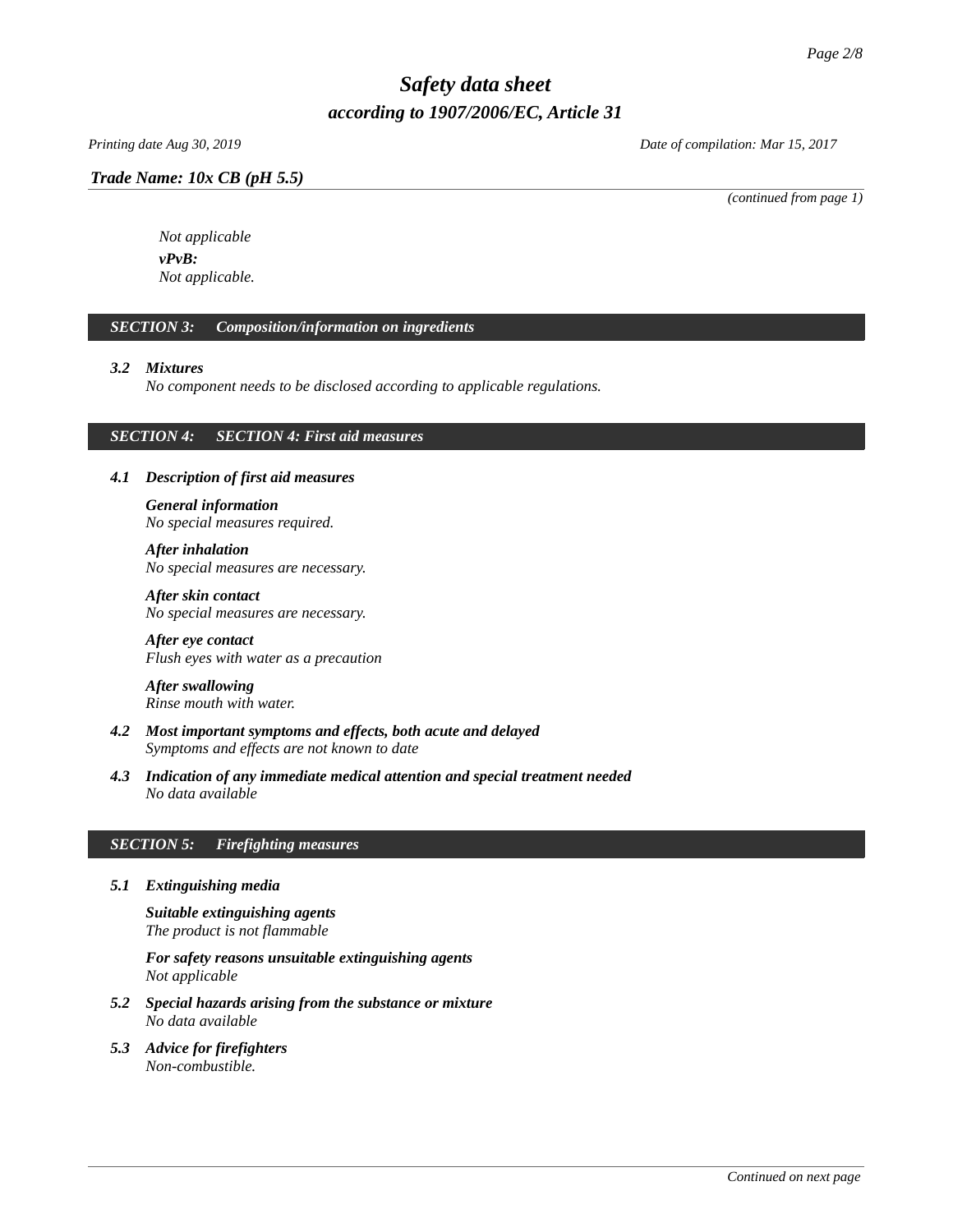*Trade Name: [10x CB \(pH 5.5\)](#page-0-0)*

*(continued from page 2)*

# *SECTION 6: Accidental release measures*

- *6.1 Personal precautions, protective equipment and emergency procedures Not required.*
- *6.2 Environmental precautions: No special measures required.*
- *6.3 Methods and material for containment and cleaning up:*

*Advices on how to contain a spill No special measures are necessary*

*Advices on how to clean up a spill Absorb with liquid-binding material (cloth, fleece, sand, diatomite, universal binders, sawdust).*

*6.4 Reference to other sections See Section 13 for information on disposal.*

### *SECTION 7: Handling and storage*

*7.1 Precautions for safe handling No special measures required.*

> *Information about protection against explosions and fires: No special measures required.*

*7.2 Conditions for safe storage, including any incompatibilities*

*Incompatible substances or mixtures*

*Observe hints for combined storage.*

*Storage Recommended storage temperature: -20°C*

*Storage class*

*12*

*7.3 Specific end use(s) No further relevant information available.*

# *SECTION 8: Exposure controls/personal protection*

# *8.1 Control parameters*

*Components with limit values that require monitoring at the workplace:*

*The product does not contain any relevant quantities of materials with critical values that have to be monitored at the workplace.*

#### *8.2 Exposure controls*

*Appropriate engineering controls General industrial hygiene practice*

*Individual protection measures*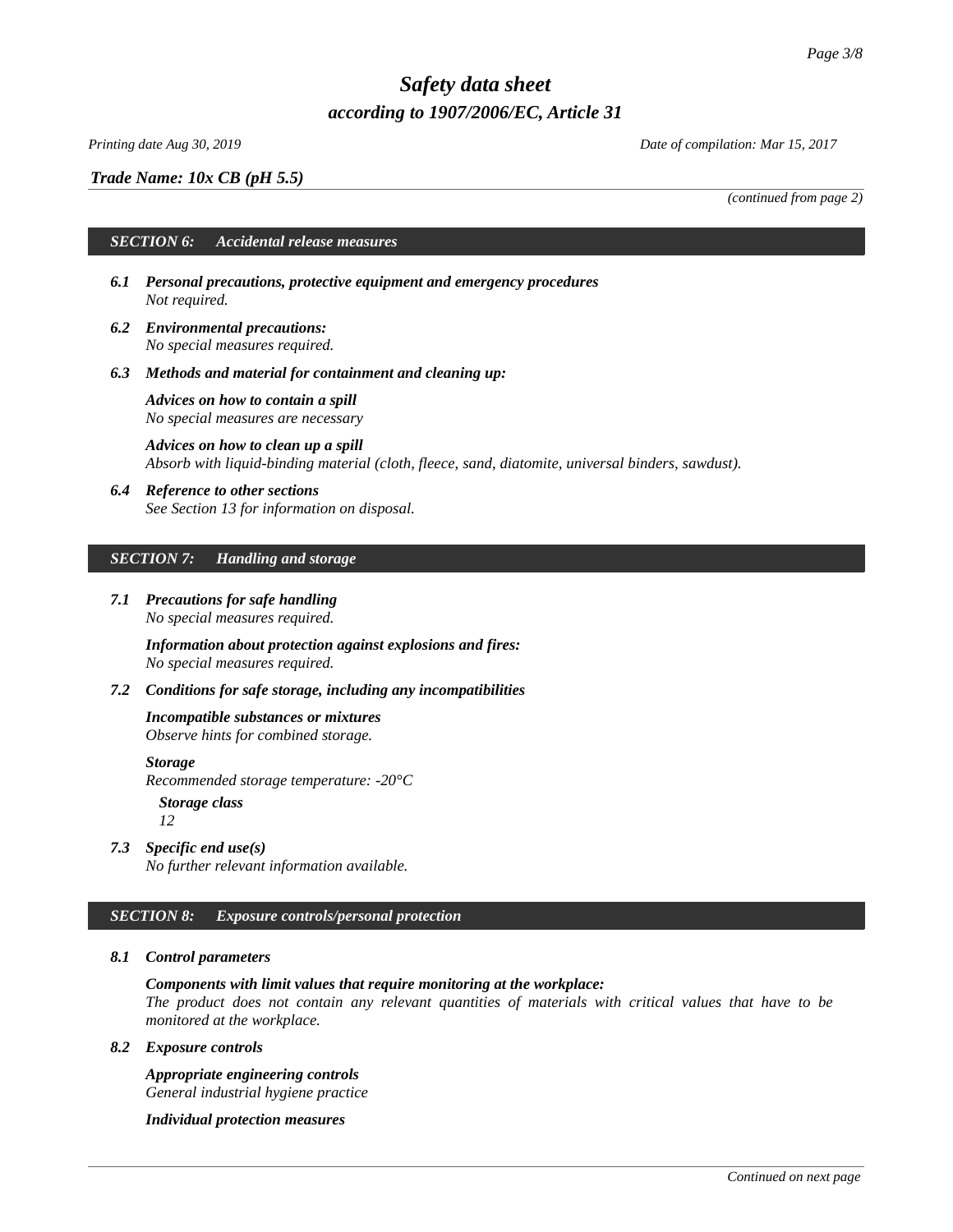*Trade Name: [10x CB \(pH 5.5\)](#page-0-0)*

*Printing date Aug 30, 2019 Date of compilation: Mar 15, 2017*

*(continued from page 3)*

# *General protective and hygienic measures*

*The usual precautionary measures should be adhered to general rules for handling chemicals.*

### *Respiratory protection :*

*Usually no personal respirative protection necessary.* 

*Protection of hands:*



*The glove material has to be impermeable and resistant to the product/ the substance/ the preparation. Selection of the glove material on consideration of the penetration times, rates of diffusion and the degradation*

*Material of gloves Nitrile rubber, NBR Butyl rubber, BR*

# *Recommended thickness of the material:*

*≥0.10 mm*

*The selection of the suitable gloves does not only depend on the material, but also on further marks of quality and varies from manufacturer to manufacturer. As the product is a preparation of several substances, the resistance of the glove material can not be calculated in advance and has therefore to be checked prior to the application.*

# *Penetration time of glove material*

*The exact break trough time has to be found out by the manufacturer of the protective gloves and has to be observed.*

# *As protection from splashes gloves made of the following materials are suitable:*

*PVC gloves*

*Not suitable are gloves made of the following materials: Strong gloves Leather gloves Eye/face protection: Not required. Skin protection: Not required.*

# *SECTION 9: Physical and chemical properties*

# *9.1 Information on basic physical and chemical properties*

| General Information     |                |
|-------------------------|----------------|
| <i>Appearance:</i>      |                |
| <b>Physical state:</b>  | liquid         |
| Colour:                 | red            |
| Odour:                  | odourless      |
| <b>Odour threshold:</b> | Not applicable |
| $pH$ -value:            | 5.5            |
| Change in condition     |                |
|                         |                |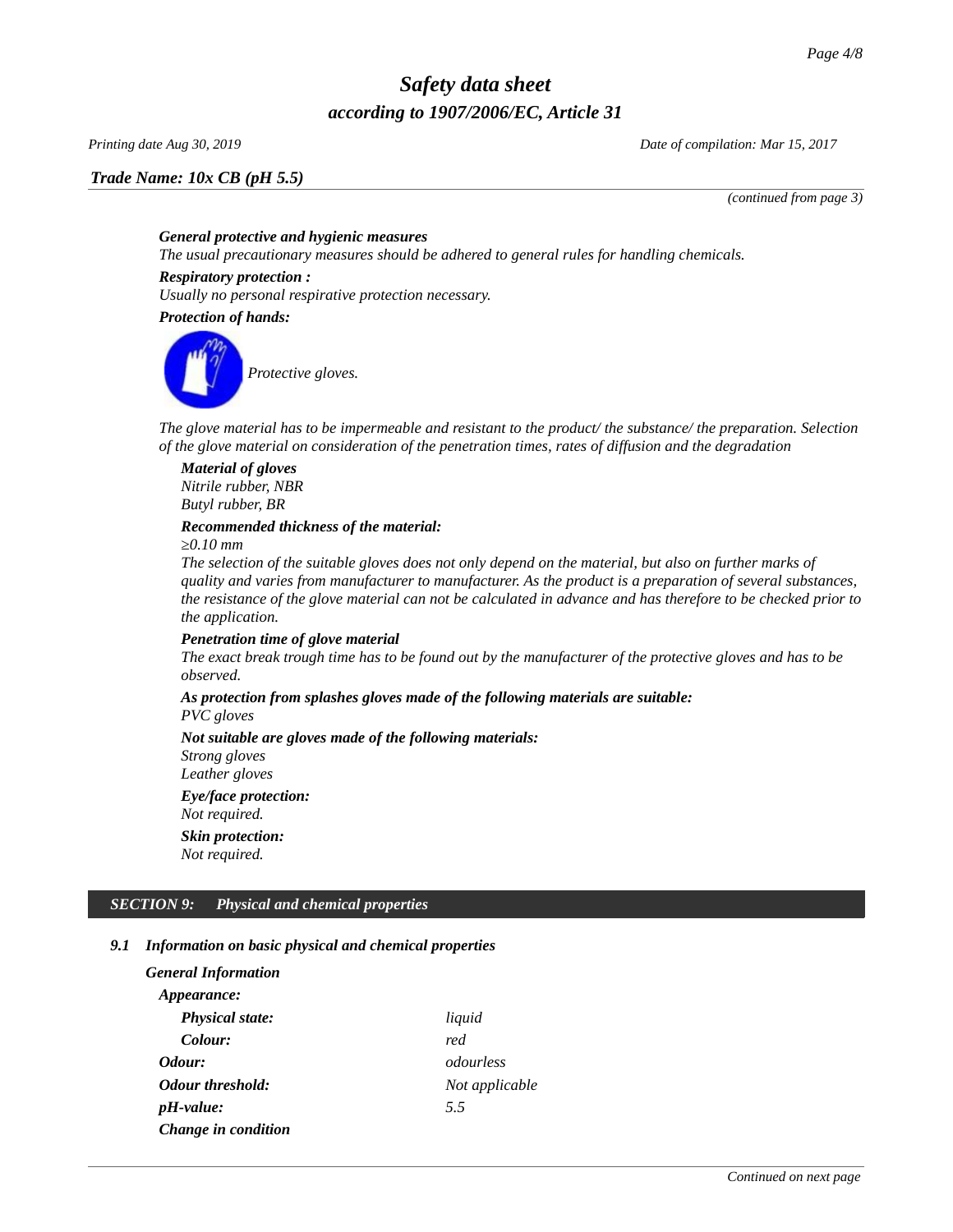*Printing date Aug 30, 2019 Date of compilation: Mar 15, 2017*

*Trade Name: [10x CB \(pH 5.5\)](#page-0-0)*

*(continued from page 4)*

| <b>Melting point/Melting range:</b>  | Not determined                    |
|--------------------------------------|-----------------------------------|
| <b>Boiling point/Boiling range:</b>  | 100°C at 1.013 hPa                |
| <b>Flash point:</b>                  | Not determined                    |
| <b>Evaporation rate</b>              | no data available                 |
| <b>Flammability (solid, gaseous)</b> | Not applicable                    |
| <b>Explosive limits:</b>             |                                   |
| lower explosion limit (LEL)          | this information is not available |
| upper explosion limit (UEL)          | this information is not available |
| Vanour pressure at 20 °C:            | this information is not available |

*upper explosion limit (UEL) this information is not available Vapour pressure at 20 °C: this information is not available Density Not determined Relative density Not determined Vapour density Not determined. Solubility in / Miscibility with Water: Fully miscible Partition coefficient (n-octanol/water): Not determined Viscosity: dynamic: Not determined kinematic: Not determined*

# *9.2 Other information*

*No further relevant information available.*

# *SECTION 10: Stability and reactivity*

#### *10.1 Reactivity*

*This material is not reactive under normal ambient conditions.* 

# *10.2 Chemical stability*

*The material is stable under normal ambient and anticipated storage and handling conditions of temperature and pressure*

- *10.3 Possibility of hazardous reactions No data available*
- *10.4 Conditions to avoid There are no specific conditions known which have to be avoided.*
- *10.5 Incompatible materials: No further relevant information available.*
- *10.6 Hazardous decomposition products: No dangerous decomposition products known*

# *SECTION 11: Toxicological information*

# *11.1 Information on toxicological effects*

*This substance does not meet the criteria for classification in accordance with Regulation No*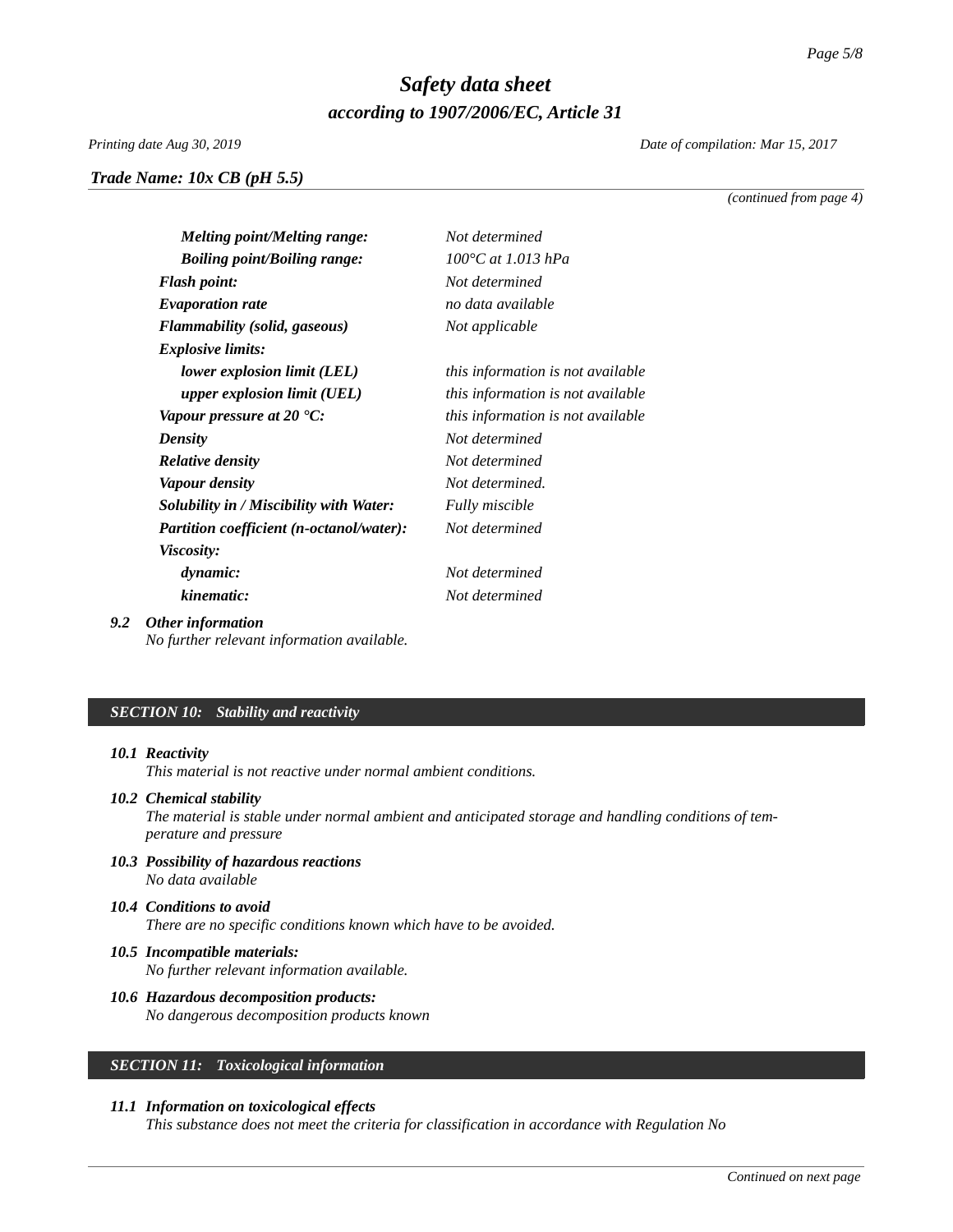# *Trade Name: [10x CB \(pH 5.5\)](#page-0-0)*

*Printing date Aug 30, 2019 Date of compilation: Mar 15, 2017*

*(continued from page 5)*

#### *1272/2008/EC.*

*Acute toxicity Based on available data, the classification criteria are not met.*

- *Skin corrosion/irritation Based on available data, the classification criteria are not met.*
- *Serious eye damage/irritation Based on available data, the classification criteria are not met.*

*Respiratory or skin sensitisation Based on available data, the classification criteria are not met.*

# *Germ cell mutagenicity*

*Based on available data, the classification criteria are not met.*

#### *Carcinogenicity Based on available data, the classification criteria are not met.*

*Reproductive toxicity Based on available data, the classification criteria are not met.*

*STOT-single exposure Based on available data, the classification criteria are not met.*

*STOT-repeated exposure Based on available data, the classification criteria are not met.*

#### *Aspiration hazard*

*Based on available data, the classification criteria are not met.*

# *SECTION 12: Ecological information*

#### *12.1 Toxicity*

*acc. to 1272/2008/EC: Shall not be classified as hazardous to the aquatic environment.* 

- *12.2 Persistence and degradability No data available*
- *12.3 Bioaccumulative potential No further relevant information available.*

# *12.4 Mobility in soil*

*No further relevant information available.*

# *12.5 Results of PBT and vPvB assessment*

*PBT:*

*Not applicable.*

*vPvB: Not applicable.*

# *12.6 Other adverse effects*

*No further relevant information available.*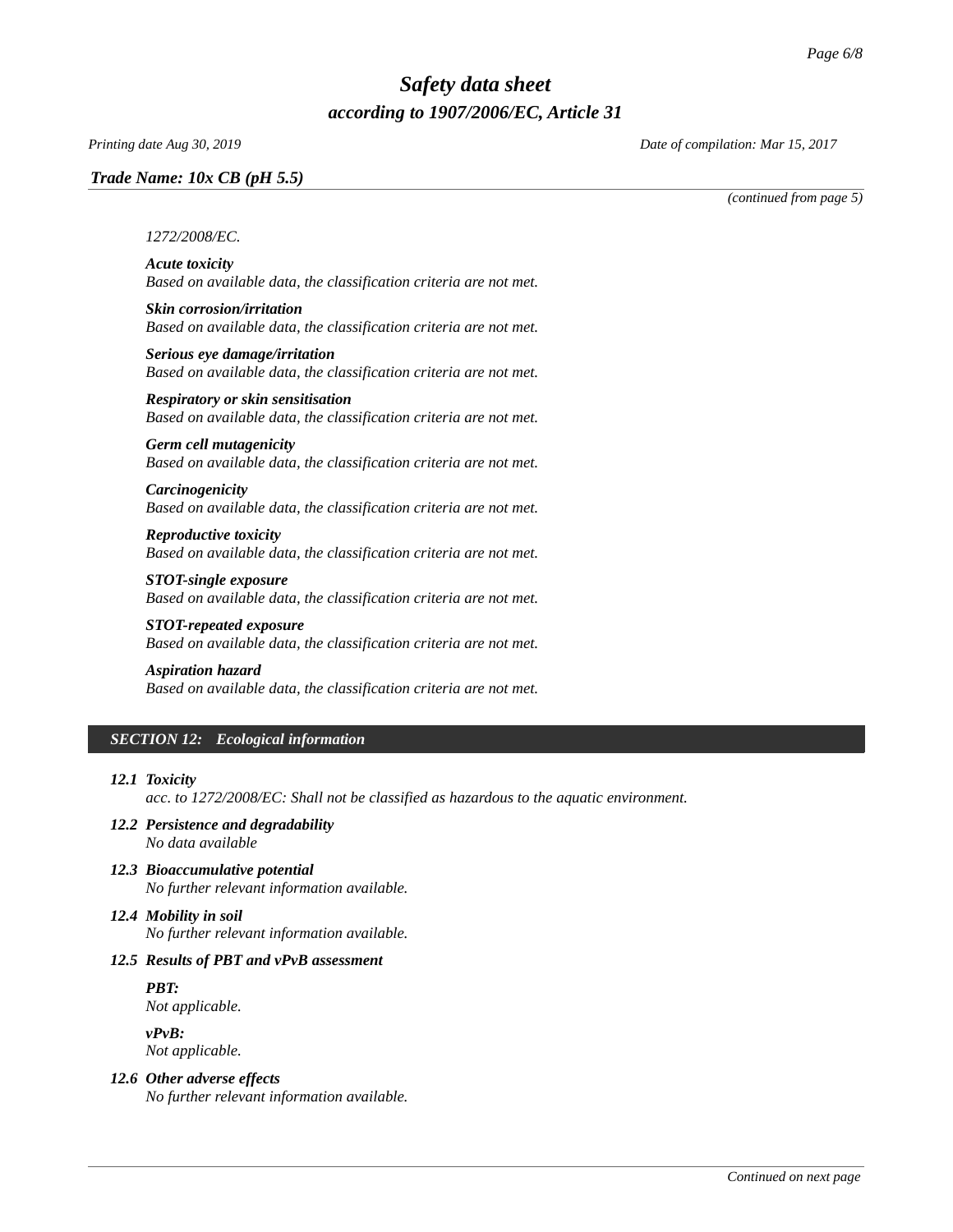# *Trade Name: [10x CB \(pH 5.5\)](#page-0-0)*

*Printing date Aug 30, 2019 Date of compilation: Mar 15, 2017*

*(continued from page 6)*

# *SECTION 13: Disposal considerations*

#### *13.1 Waste treatment methods*

*No waste related measures required.* 

# *SECTION 14: Transport information*

#### *14.1 UN-Number*

*Not subject to transport regulations*

- *14.2 UN proper shipping name Not relevant*
- *14.3 Transport hazard class(es) Not relevant*
- *14.4 Packing group Not relevant*
- *14.5 Environmental hazards: None*
- *14.6 Special precautions for user No additional information*
- *14.7 Transport in bulk according to Annex II of Marpol and the IBC Code Not applicable.*

*Transport/Additional information: Not dangerous according to the above specifications*

*UN "Model Regulation": Void*

# *SECTION 15: Regulatory information*

*15.1 Safety, health and environmental regulations/legislation specific for the substance or mixture*

*Relevant provisions of the European Union (EU) Regulation 649/2012/EU concerning the export and import of hazardous chemicals (PIC) Not listed Regulation 1005/2009/EC on substances that deplete the ozone layer (ODS) Not listed Regulation 850/2004/EC on persistent organic pollutants (POP) Not listed Restrictions according to REACH, Annex XVII Not listed List of substances subject to authorisation (REACH, Annex XIV) Not listed Directive 2011/65/EU on the restriction of the use of certain hazardous substances in electrical and electronic equipment (RoHS) - Annex II*